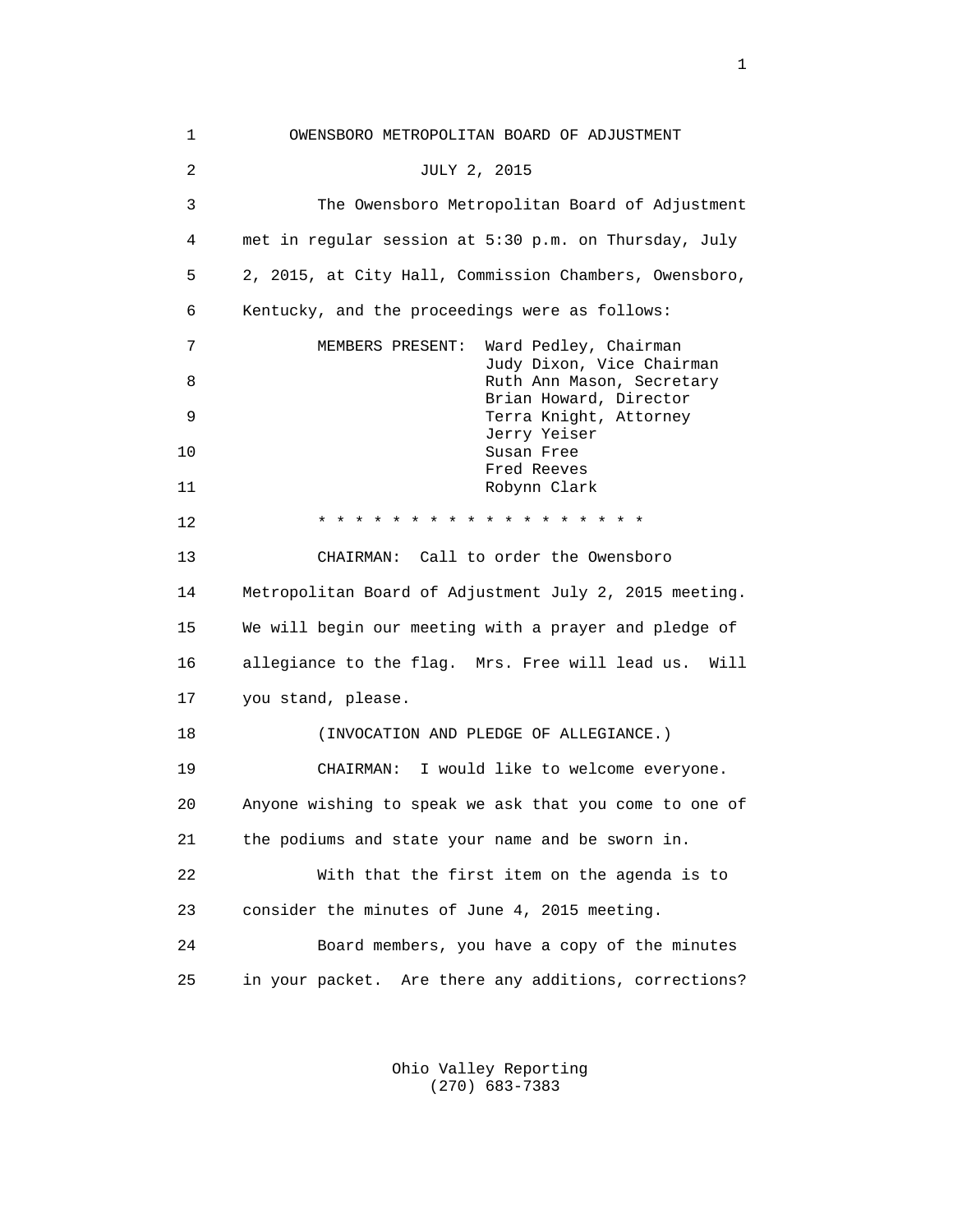1 (NO RESPONSE)

 2 CHAIRMAN: If not the chair is ready for a 3 motion. 4 MS. MASON: Move for approval. 5 CHAIRMAN: Motion for approval. 6 MR. REEVES: Second. 7 CHAIRMAN: Second. All in favor of the motion 8 raise your right hand. 9 (ALL BOARD MEMBERS PRESENT RESPONDED AYE.) 10 CHAIRMAN: Motion carries unanimous. 11 Next item, please. 12 ---------------------------------------------- 13 CONDITIONAL USE PERMIT 14 ITEM 2 15 722 West Byers Avenue, zoned B-4 Consider a request for a Conditional Use Permit in 16 order to operate a child daycare facility Reference: Zoning Ordinance, Article 8, Section 8.2B3 17 Applicant: Zachery & Sarah Barnes; Massie-Clarke Development Company, Inc. 18 19 MS. KNIGHT: State your name for the record, 20 please. 21 MS. EVANS: Melissa Evans. 22 (MELISSA EVANS SWORN BY ATTORNEY.) 23 ZONING HISTORY 24 The subject property is zoned B-4. OMPC 25 records indicate there have been no zoning map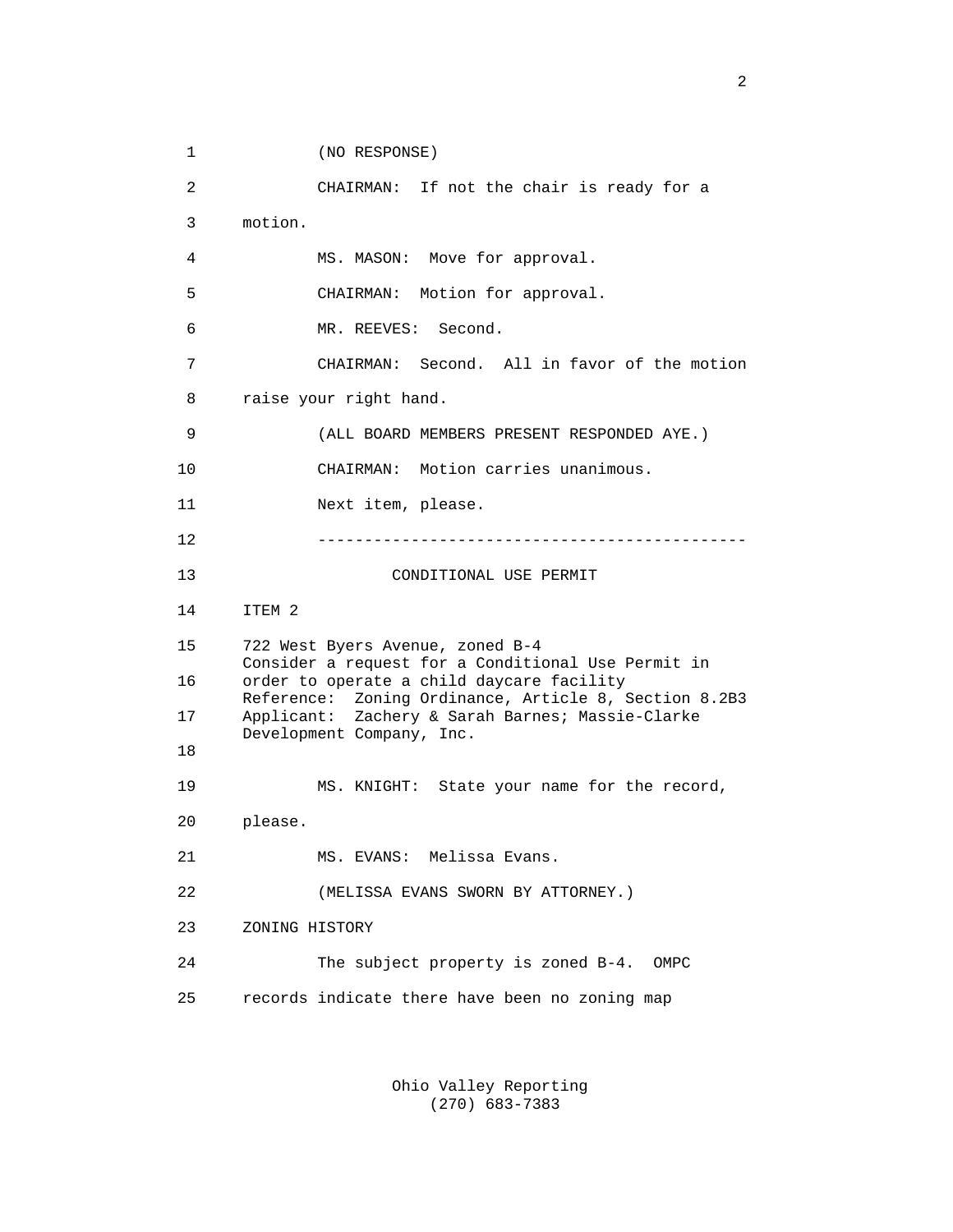1 amendments for the property. A conditional use permit 2 was approved to operate a child daycare facility on 3 the subject property in February 2008. However that 4 daycare closed in 2013; since it has been closed for 5 more than 12 months this conditional use permit 6 approved in 2008 is no longer valid.

 7 Done and Daisy's Pharmacy is also located on 8 the subject property and an approved development plan 9 is on file documenting the two uses and the site 10 development requirements such as parking and 11 landscaping.

 12 The applicant proposes to operate a child 13 daycare facility for up to 70 children from 6 a.m. to 14 12 a.m. Parking shown on the approved development 15 plan and the site plan submitted with this application 16 show the parking is sufficient to accommodate 70 17 children.

18 LAND USES IN SURROUNDING AREA

 19 The properties to the north are zoned R-3MF 20 Multi-Family Residential and are a duplex and 21 apartment complex. The properties to the south and 22 west are zoned B-4 General Business and are commercial 23 developments. The properties to the east are zoned 24 R-1B Single-Family Residential and are single-family 25 residential structures.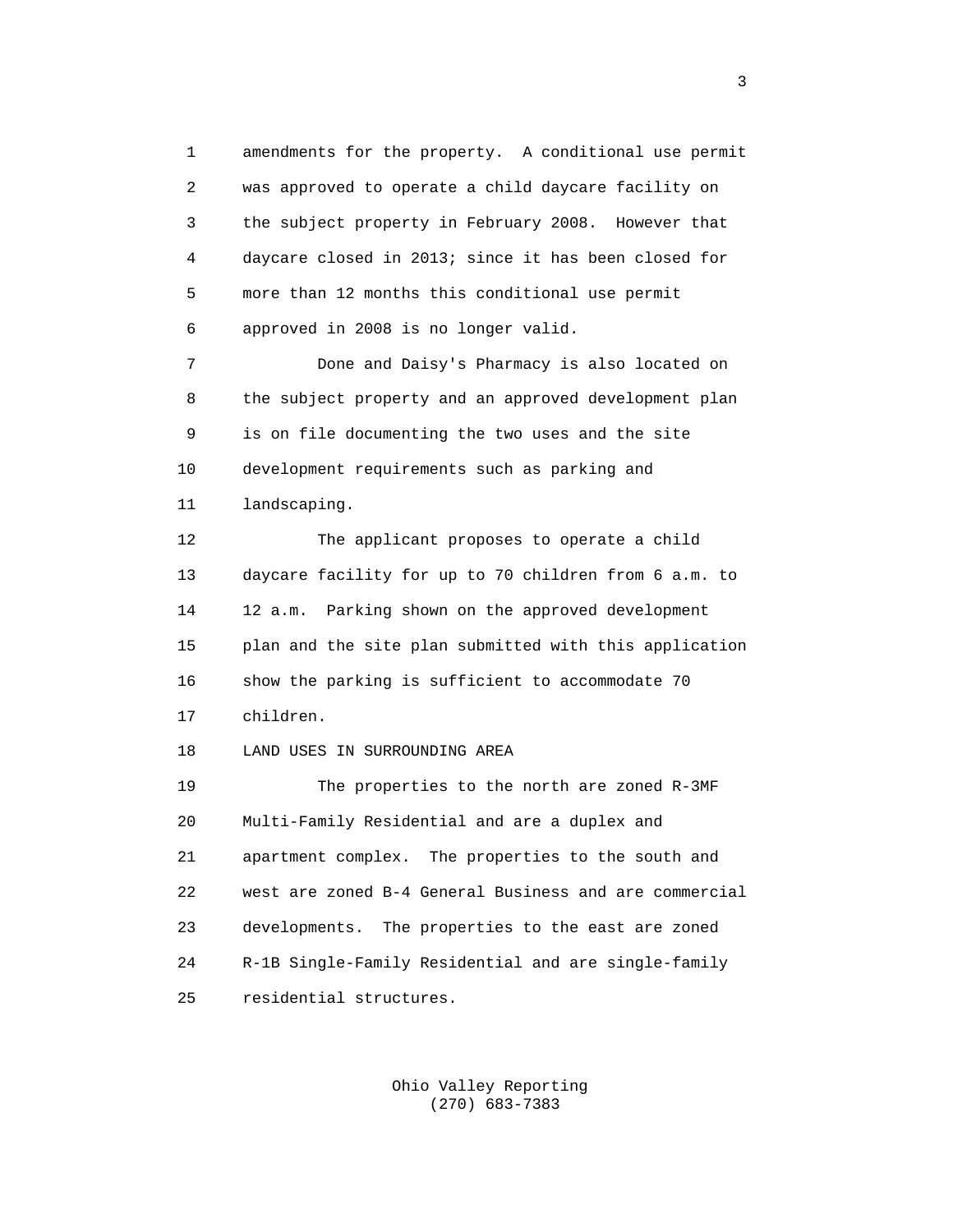1 ZONING ORDINANCE REQUIREMENTS

 2 Zoning Ordinance requirements shall be in 3 accordance with the site plan submitted and the 4 previously approved Final Development date March 6, 5 2008. 6 MS. EVANS: We would like to enter the Staff 7 Report into the record as Exhibit A. 8 CHAIRMAN: Anyone here representing the 9 applicant? 10 APPLICANT REP: We are. 11 CHAIRMAN: Do you have anything you want to 12 share with us? 13 APPLICANT REP: No. 14 CHAIRMAN: Anyone here like to speak in 15 opposition? 16 (NO RESPONSE) 17 CHAIRMAN: Any board members have any comments 18 or questions? 19 (NO RESPONSE) 20 CHAIRMAN: If not the chair is ready for a 21 motion. 22 MS. DIXON: Mr. Chairman, I make a motion that 23 we approve the conditional use permit based upon the 24 fact that it has been used similarly in the past and 25 it just had a lapse in service; therefore, the need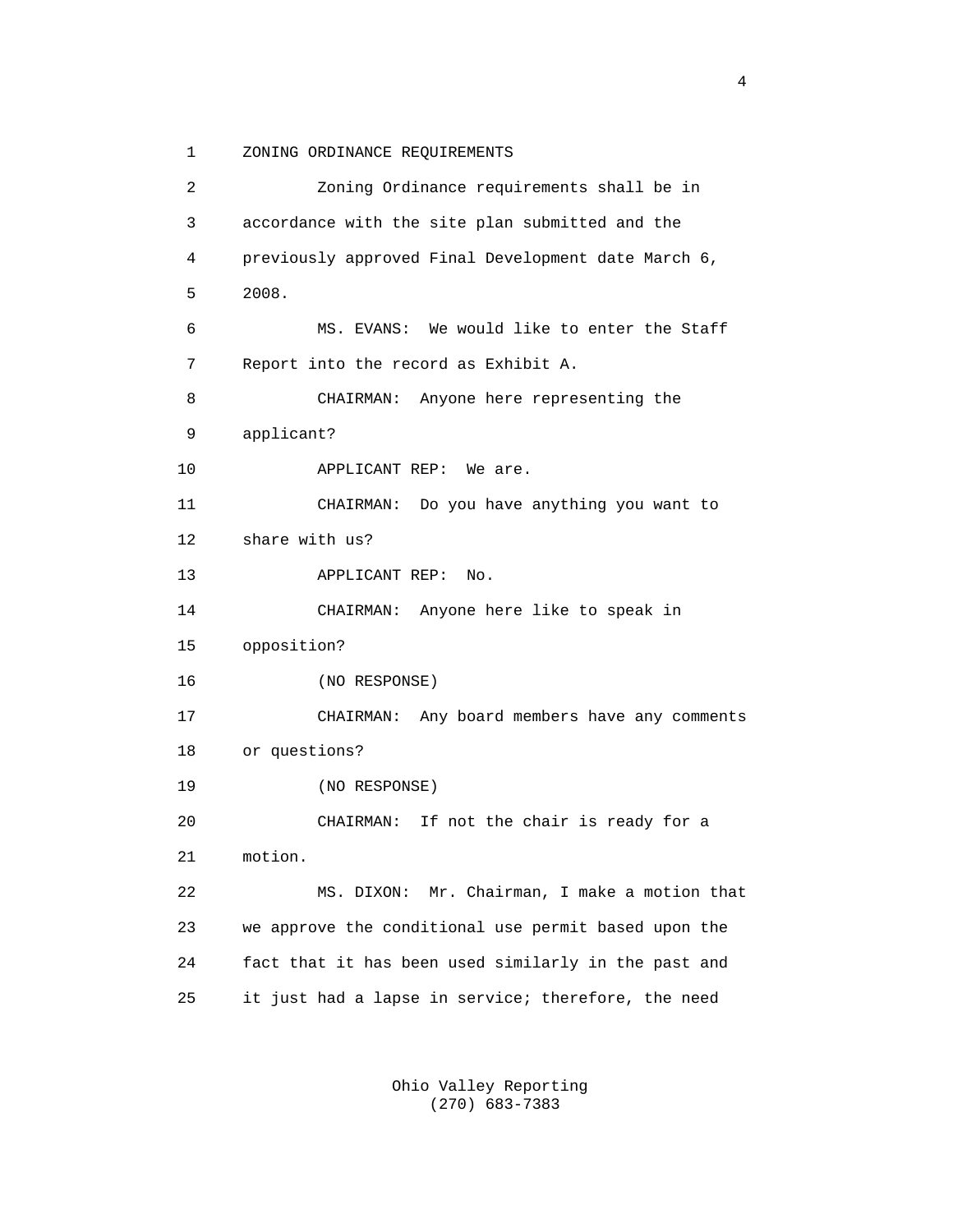1 for it and it's surrounded by compatible properties 2 and that it meet the zoning ordinance requirements and 3 the site plan that's been submitted and approved in 4 the past. 5 CHAIRMAN: We have a motion for approval by 6 Ms. Dixon. 7 MR. REEVES: Second. 8 CHAIRMAN: We have a second by Mr. Reeves. 9 Any comments or questions on the motion? 10 (NO RESPONSE) 11 CHAIRMAN: All in favor of the motion raise 12 your right hand. 13 (ALL BOARD MEMBERS PRESENT RESPONDED AYE.) 14 CHAIRMAN: Motion carries. 15 Any news business? 16 MR. HOWARD: No, sir. 17 CHAIRMAN: We need one more motion. 18 MS. DIXON: Move to adjourn. 19 MS. MASON: Second. 20 CHAIRMAN: We have a motion and a second to 21 adjourn. All in favor raise your right hand. 22 (ALL BOARD MEMBERS PRESENT RESPONDED AYE.) 23 CHAIRMAN: We are adjourned. 24 ----------------------------------------------

25